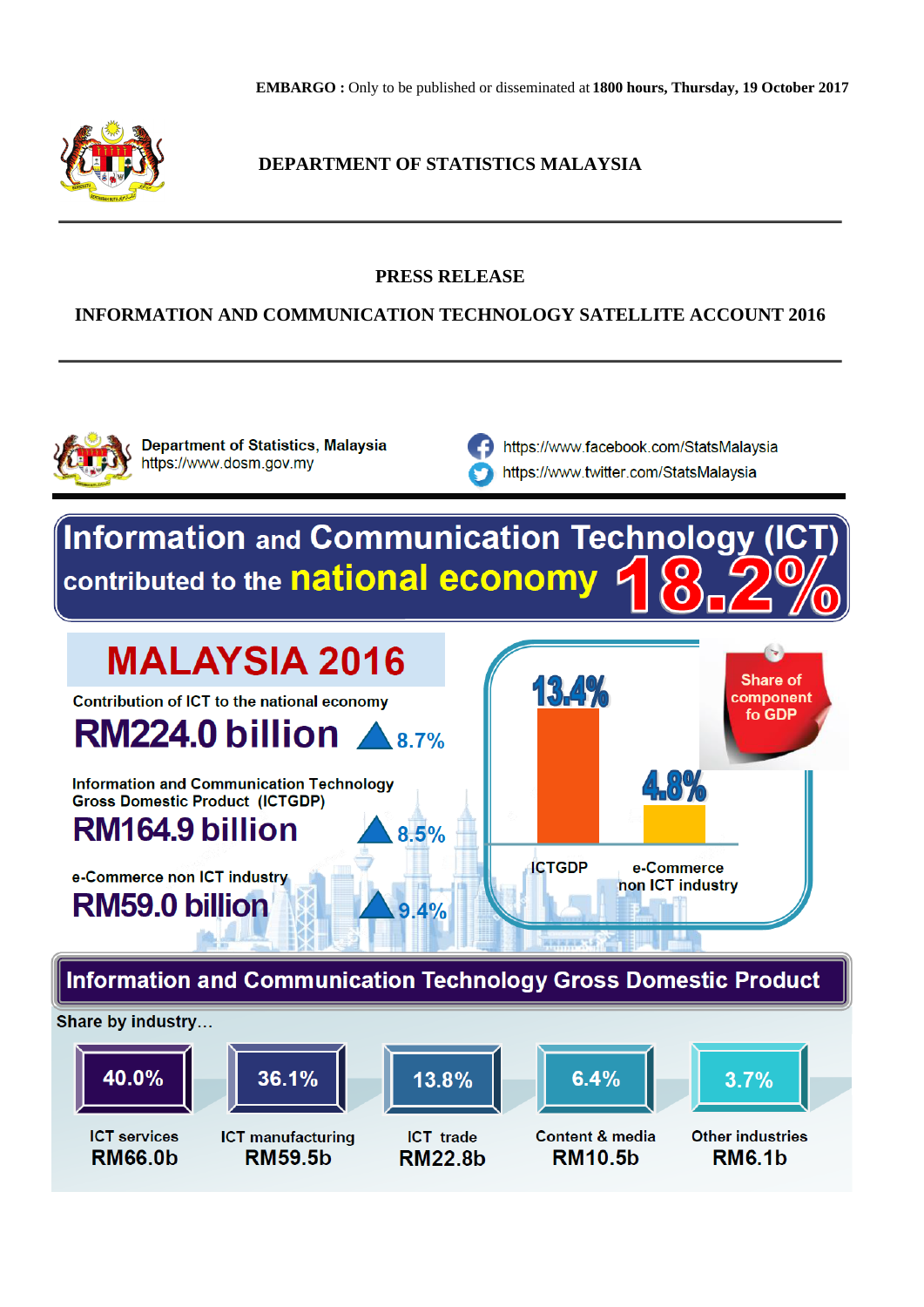

<sup>1</sup> GDP : Gross Domestic Product

Annual percentage change

### **ICT CONTRIBUTED 18.2 PER CENT TO THE ECONOMY**

Contribution of ICT to the national economy registered 18.2 per cent (RM224.0 billion) in 2016. ICTGDP accounted for 13.4 per cent while e-Commerce for non ICT industries registered 4.8 per cent as shown in Exhibit.